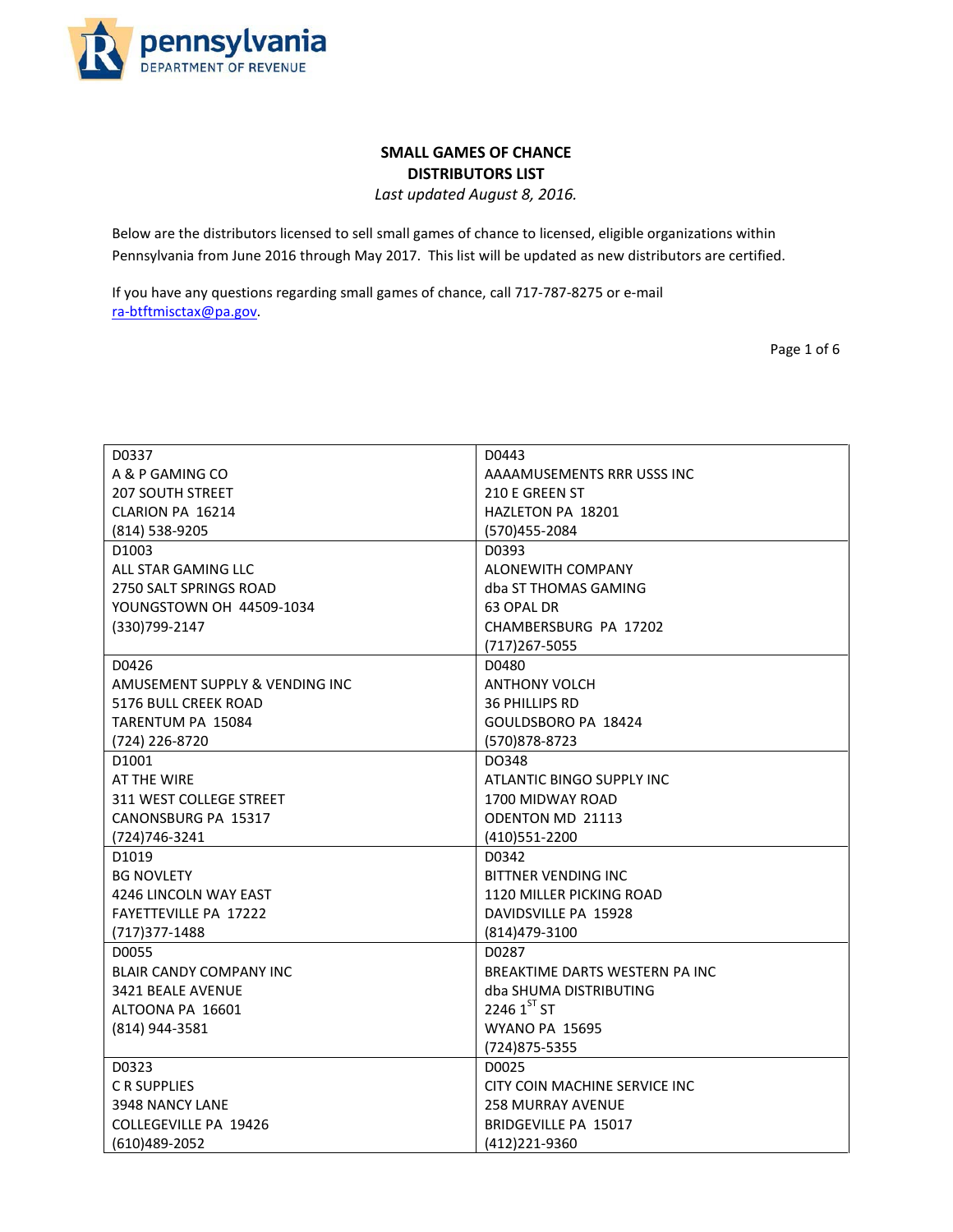| D0047                             | D0440                         |
|-----------------------------------|-------------------------------|
| <b>CJE BINGO SUPPLIES</b>         | <b>CLARK ASSOCIATES INC</b>   |
| <b>36 WEST MAIN STREET</b>        | dba THE RESTAURANT STORE      |
| <b>CORRY PA 16407</b>             | 2205 OLD PHILADELPHIA PARK    |
| (814)664-9360                     | LANCASTER PA 17602            |
|                                   | (717)392-7974                 |
| D0255                             | D0081                         |
| <b>COINS UNLIMITED</b>            | CONRAD WHOLESALE COMPANY INC  |
| <b>1 SOUDER COURT</b>             | <b>90 TEAK STREET</b>         |
| MECHANICSBURG PA 17050            | JOHNSTOWN PA 15902            |
| (717) 791-9513                    | (814) 536-5391                |
| D-0468                            | D0462                         |
| <b>CREATURES</b>                  | <b>CROWN BINGO SUPPLY</b>     |
| 420 MAGEE AVE                     | 15 S. 3 <sup>RD</sup> STREET  |
| PATTON PA 16668                   | FRACKVILLE PA 17931           |
| (814) 674-1059                    | (570)874-1780                 |
| D0494                             | D0017                         |
| D.S. CAVANAUGH BOARDS LLC         | DAUB VENDING CO INC           |
| 31 PARKWAY BLVD                   | 341 FAIRVIEW STREET           |
| YORK PA 17404                     | STOWE PA 19464                |
| (717)848-9279                     | $(610)323 - 8677$             |
| D <sub>1022</sub>                 | D0447                         |
| DEALERS CHOICE GAMING LLC         | DEFAZIO AMUSEMENT COMPANY INC |
| 5241 LAKEVIEW DR                  | 1104 SPRINGBROOK AVE          |
| EDINBORO PA 16412-1407            | <b>MOOSIC PA 18507</b>        |
| (814) 734-3514                    | (570) 457-3232                |
| D0408                             | D0403                         |
| <b>DELEO GAMES INC</b>            | <b>ERLSTON SUPPLY</b>         |
| 411 7TH STREET                    | <b>1902 SUNBURY ROAD</b>      |
|                                   |                               |
| ALTOONA PA 16602                  | DANVILLE PA 17821             |
| (814) 942-9713                    | (570) 275-2602                |
| D0459                             | D0040                         |
| FAC'S PROMOTIONS INC              | <b>FRANK FRATTO INC</b>       |
| dba NANNICOLA INC                 | 711 KINGVIEW ROAD             |
| 2750 SALT SPRINGS ROAD            | SCOTTDALE PA 15683            |
| YOUNGSTOWN OH 44509               | (724) 887-4211                |
| (330)799-0888                     |                               |
| D0020                             | D0118                         |
| <b>FRANK MORAN &amp; SONS INC</b> | <b>FUGOZZOTTO VENDING</b>     |
| 91 W MAIN STREET                  | 316 HIGH AVENUE               |
| WINDSOR PA 17366                  | MASONTOWN PA 15461            |
| (410) 242-6233                    | (724) 583 - 8149              |
| D0357                             | D0166                         |
| <b>FUNDRAISING USA INC</b>        | FUN TIME SUPPLIES INC         |
| 192 N PENNSYLVANIA AVE            | 403 MONONGAHELA AVE           |
| WILKES BARRE PA 18701             | GLASSPORT PA 15045            |
| (570)824-3600                     | (412) 678-9114                |
| D0263                             | D0362                         |
| <b>G &amp; P DISTRIBUTORS INC</b> | <b>G.D.K SUPPLIES</b>         |
| <b>142 BACK RUN ROAD</b>          | <b>105 HOWARD STREET</b>      |
| MCCONNELLSBURG PA 17233           | WAVERLY NY 14892              |
| (717)485-9382                     | (607) 565-8396                |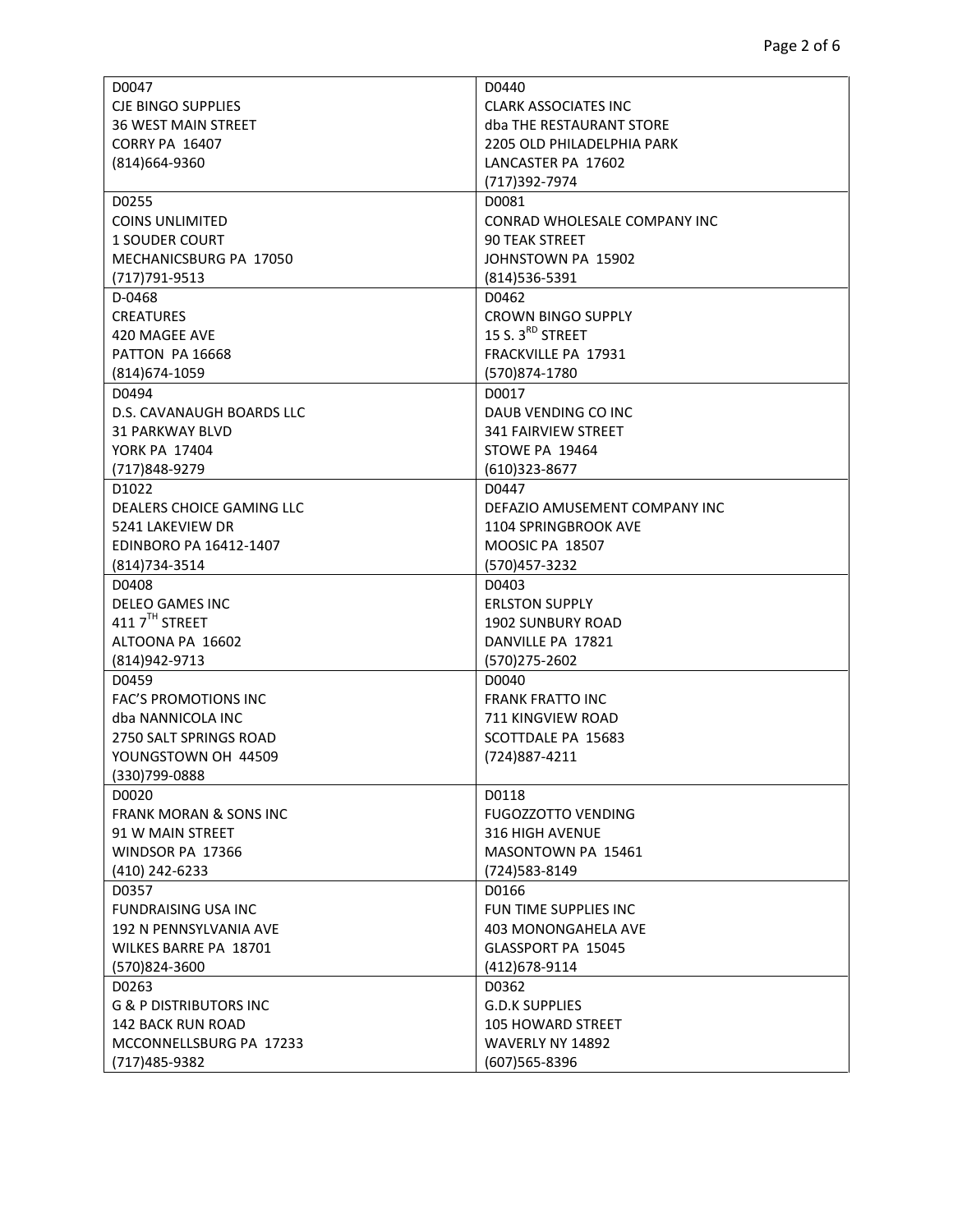| D0406                            | D0018                             |
|----------------------------------|-----------------------------------|
| <b>GAME PLAN</b>                 | <b>GAME TAB LTD</b>               |
| 438 SYNAGOGUE GAP RD             | 34 JOHNES STREET                  |
| SPRING MILLS PA 16875            | NEWBURGH NY 12550                 |
| (814)360-1445                    | (800)426-3822                     |
| D0416                            | D0266                             |
| <b>GAMES PEOPLE PLAY</b>         | <b>HARPER DISTRIBUTING</b>        |
| <b>16 EVE AVENUE</b>             | 781 US HWY 22                     |
| LEBANON PA 17046                 | LEWISTOWN PA 17044                |
| $(717)865 - 6563$                | (717) 348-1070                    |
| D0002                            | D0451                             |
| HOOVEN'S SMALL GAMES OF CHANCE   | I.F.S. GAMING SUPPLIES LLC        |
| 1019 FAUNCE ROAD                 | 745 NEW CHESTER ROAD              |
| OLANTA PA 16863                  | NEW OXFORD PA 17350               |
| (814) 236-2589                   | $(717)476 - 4111$                 |
| D0052                            | D0316                             |
| J & S SALES                      | JACK B. MAYS                      |
| 141 EAST 26TH STREET             | dba JBM SUPPLIES                  |
| <b>ERIE PA 16504</b>             | 852 ELK STREET                    |
| (814) 454-7335                   | <b>FRANKLIN PA 16323</b>          |
|                                  | (814) 437-1429                    |
|                                  |                                   |
| D0286                            | D0465                             |
| JACKPOT AMUSEMENTS INC           | <b>JACQUELINE JO MIZEROCK</b>     |
| 5827 COLONY DRIVE                | 117 N. FINDLEY STREET             |
| BETHLEHEM PA 18017               | PUNXSUTAWNEY PA 15767             |
| (610)837-9240                    | (814) 952-1780                    |
| D0436                            | D0253                             |
| JIM FELMLEE DISTRIBUTORS         | JOE END & CO INC/ PA GAMES        |
| 1170 WEST TRINDLE ROAD           | 25 S 13TH STREET                  |
| MECHANICSBURG PA 17055           | HARRISBURG PA 17104               |
| (717) 766-1985                   | $(717)$ 238-1701                  |
| D0490                            | D0382                             |
| JOKERS WILD ENTERTAINMENT        | JOSEPH A. SFERRA                  |
| <b>17 CREEK DRIVE</b>            | dba CROWN WHOLESALE               |
| FREDERICKSBURG PA 17026          | 520 WILLIAMSON AVENUE             |
| (717)304-7689                    | YOUNGTOWN OH 44502                |
|                                  | (330)744-2644                     |
| D0445                            | D0235                             |
| J'S VENDING                      | K C'S VENDING                     |
| 222 E RACE STREET                | <b>73 EAST MAIN STREET</b>        |
| SOMERSET PA 15501                | NANTICOKE PA 18634                |
| (814)445-9512                    | (570) 735-3350                    |
| D0261                            | D0099                             |
| <b>KEYSTONE BINGO SUPPLY INC</b> | <b>KEYSTONE CANDY COMPANY INC</b> |
| <b>1625 JOHN BRADY DRIVE</b>     | <b>104 PAUL STREET</b>            |
| <b>MUNCY PA 17756</b>            | LATROBE PA 15650                  |
| (570)546-3099                    | (724) 537-2695                    |
| D0013                            | D0069                             |
| <b>KLOPP NOVELTY INC</b>         | LANCASTER BINGO CO INC            |
| 522 CHESTNUT ST                  | <b>200 QUARRY ROAD</b>            |
| READING PA 19602                 | LANCASTER OH 43130                |
| $(610)376 - 2978$                | (740) 652-2500                    |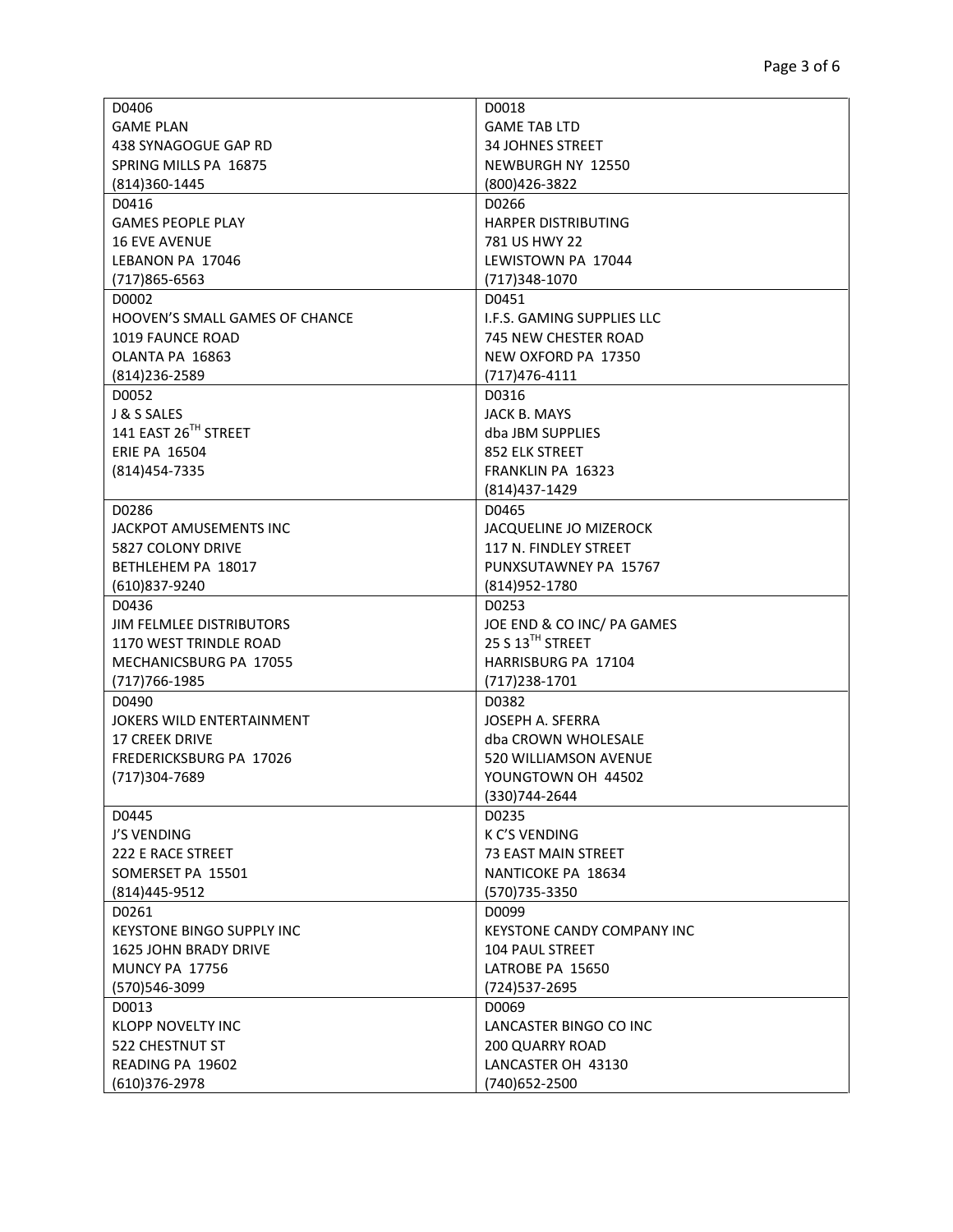| D0489                               | D <sub>1004</sub>                 |
|-------------------------------------|-----------------------------------|
| <b>LAUREL GAMES LLC</b>             | LAVELLA ENTERPRISE LLC            |
| <b>159 D MORGANTOWN STREET</b>      | dba FUN SERVICES                  |
| UNIONTOWN PA 15401                  | 320 LINCOLN HWY WEST              |
| (724) 550-4019                      | JEANNETTE PA 15644                |
|                                     | (724) 523 - 5474                  |
| D0477                               | D0481                             |
| LOYAL GAMING REWARDS LLC            | <b>MACK NOVELTY INC</b>           |
| 139 STADIUM DRIVE                   | 525 SOUTH MAIN STREET             |
| ALTOONA PA 16601                    | WILKES-BARRE PA 18701             |
| (814) 822-2008                      | (570)822-1276                     |
| D1002                               | D0207                             |
| MARSICO AMUSEMENT CO LLC            | <b>MARTY'S BINGO SUPPLIES INC</b> |
| 719 7 <sup>TH</sup> AVE             | 3229 RAILROAD STREET              |
| BEAVER FALLS PA 15010               | MORANN PA 16663                   |
| (724)843-8100                       | $(814)378-7732$                   |
| D0116                               | D0388                             |
| <b>MARY F. ADIUTORI ENTERPRISES</b> | McCLOSKEY GAMING                  |
| 2617 GREENGARDEN BLVD               | <b>5506 LEHIGH STRETT</b>         |
| <b>ERIE PA 16508</b>                | <b>WHITEHALL PA 18052</b>         |
| $(814)864 - 1050$                   | $(610)262 - 8032$                 |
| D0448                               | D0269                             |
| MEREDICK SMALL GAMES OF CHANCE INC  | MID-STATE AMUSEMENT CO INC        |
| 1282 FRANKLING STREET               | <b>117 SOUTH MAIN STREET</b>      |
| OLD FORGE PA 18518                  | DUBOIS PA 15801                   |
| (570)457-1993                       | $(814)371 - 6570$                 |
| D0151                               | D0173                             |
| <b>MILTON SALES INC</b>             | MOJACK MUSIC COMPANY INC          |
| 5319 MIDLAND DRIVE                  | <b>661 RICH HILL ROAD</b>         |
| MALDEN WV 25306                     | CHESWICK PA 15024                 |
| (304)925-6003                       | (724) 265-3654                    |
| D0262                               | D0457                             |
| <b>MYERS GAME OF CHANCE</b>         | PA. MD. GAMING DISTRIBUTORS INC   |
| 854 CHURCH ST                       | <b>323 CENTER STREET</b>          |
| GALLITZIN PA 16641                  | BOSWELL PA 15534                  |
| (814) 935 - 1291                    | (814) 629-5304                    |
| D0491                               | D0024                             |
| PARAMOUNT GAMES INC                 | PENN DISTRIBUTING COMPANY INC     |
| dba GOFB                            | 7510 THOMAS BLVD                  |
| <b>30 MILL STREET</b>               | PITTSBURGH PA 15208               |
| WHEATLAND PA 16161                  | (412)241-0844                     |
| (724)346-1671                       |                                   |
| D0492                               | D0488                             |
| POST TIME ENTERTAINMENT LLC         | PREMIER GAMING                    |
| 143 LYNN ROAD                       | 890 WOODBRIDGE DRIVE              |
| WASHINGTON PA 15301                 | MIDDLETOWN PA 17057               |
| (724) 263-5868                      | (717)926-0697                     |
| D0205                               | D0302                             |
| REDSTONE DISTRIBUTING COMPANY       | SAM COHEN & SONS INC              |
| 1736 NEW SALEM ROAD                 | 1150 E MAIDEN STREET              |
| REPUBLIC PA 15475                   | WASHINGTON PA 15301               |
| (724)246-9446                       | (724) 222-0400                    |
| D0048                               | D0105                             |
|                                     |                                   |
| SEAMAN WHOLESALE LLC                | SEDER GAMING INC                  |
| 404 EVERSON VALLEY RD               | 3135-43 NEW GERMANY RD            |
| EVERSON PA 15631                    | EDENSBURG PA 15931                |
| (724)887-9830                       | (814) 471 - 7719                  |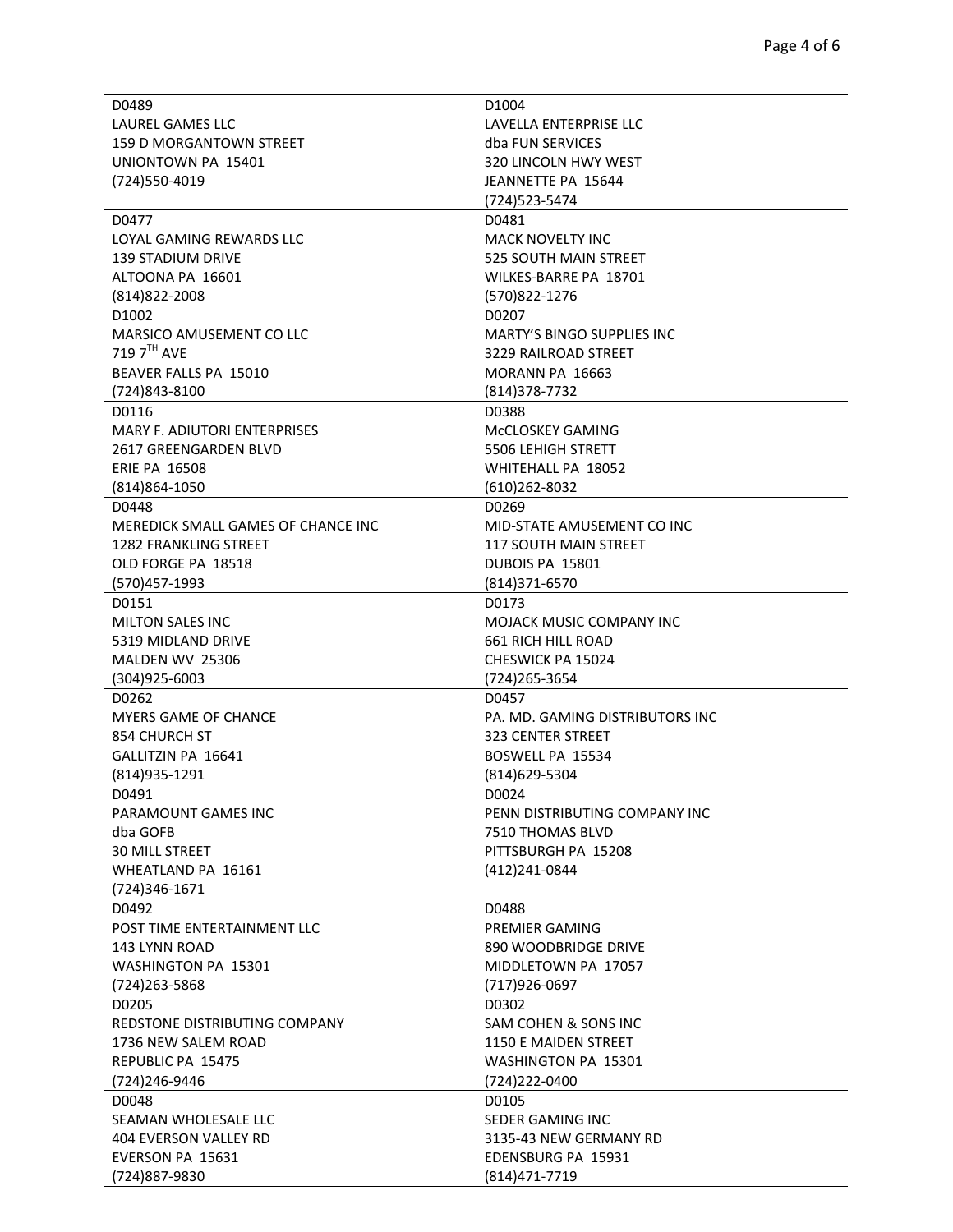| D0444                           | D0193                              |
|---------------------------------|------------------------------------|
| SIGMACOM INC                    | SIROFCHUCK VENDING                 |
| 27 FIELD ST                     | 625 3RD AVENUE                     |
| BESSEMER PA 16132               | SUTERSVILLE PA 15083               |
| (724)312-9863                   | (724) 872-6350                     |
| D0087                           | D0374                              |
| SMITH COIN MACHINES INC         | SOMERSET CANDY COMPANY             |
| 1010 SOUTH 80TH STREET          | 233 W MAIN STREET                  |
| HARRISBURG PA 17111             | SOMERSET PA 15501                  |
| (717) 566-2375                  | (814)445-2247                      |
| D0455                           | D0354                              |
| <b>SPACSOK ENTERPRISES</b>      | STABLEIN'S WHOLESALE               |
| A PA GENERAL PARTNERSHIP        | 103 PENNSYLVANIA AVE               |
| <b>144 ELEY STREET</b>          | CHARLEROI PA 15022                 |
| KINGSTON PA 18704               | (724) 483 - 7331                   |
| (570)288-0891                   |                                    |
| D0484                           | D0170                              |
| STAFF MUSIC & AMUSEMENTS INC    | STATE AMUSEMENT COMPANY INC        |
| 591 W. CHESTNUT ST              | 1358 E. COLLEGE AVENUE             |
| <b>HANOVER PA 17331</b>         | STATE COLLEGE PA 16801             |
| (717) 632-7455                  | (814) 237-0816                     |
| D0368                           | D0467                              |
| <b>STERN DISTRIBUTORS</b>       | SUPERIOR AMUSEMENTS & VENDING INC  |
| 477 INDIANA RD                  | 333 N. PENNSYLVANIA AVE            |
| CREEKSIDE PA 15732              | WILKES-BARRE PA 18702              |
| (724)349-4118                   | (570)824-9994                      |
| D0008                           | D0288                              |
| <b>SUPIK'S VENDING SERVICE</b>  | SUSQUEHANNA GAMES & BINGO SUPPLIES |
| 214 ROSS STREET                 | 25 WEST 2 <sup>ND</sup> AVE STE #5 |
| TARENTUM PA 15084               | SOUTH WILLIAMSPORT PA 17702        |
| (724) 226-9471                  | (570)322-9941                      |
| D0035                           | D0367                              |
| THOM NORTON & COMPANY INC       | TOMORROW'S AMUSEMENTS              |
| 2845 JOHN C MCNAMARA DR         | 4700 MARBLEHEAD ST                 |
| BRACKNEY PA 18812               | HARRISBURG PA 17109                |
| (800)692-4646                   | $(717)651-0661$                    |
| D0058                           | D0347                              |
| TOTAL AMUSEMENTS INC.           | TRI STATE FUNDRAISING INC          |
| 701 LASALLE STREET              | 142 BACK RUN ROAD                  |
| <b>BERWICK PA 18603</b>         | McCONNELLSBURG PA 17233            |
| (570) 752-3870                  | (717)485-9382                      |
| D0458                           | D0281                              |
| TRI-STATE VENDING & SERVICE LLC | <b>TUBBY INC</b>                   |
| 103 EDGEWOOD DRIVE              | 964 UNITY ST                       |
| BEAVER PA 15009                 | LATROBE PA 15650                   |
| (724)462-5927                   | (724) 532-2077                     |
| D0314                           | D0470                              |
| UNITED BINGO INC                | US COIN BOARDS LLC                 |
| <b>618 SUSQUEHANNA TRAIL</b>    | 5060 RITTER RD SUITE 3A            |
| NORTHUMBERLAND PA 17857         | MECHANICSBURG PA 17050             |
| (570)473-5636                   | (717) 795-1936                     |
| D0042                           | D0380                              |
| W.A. DEHART INC                 | <b>WEST SHORE GAMES</b>            |
| 1130 OLD RTE 15                 | <b>22 DARTMOUTH COURT</b>          |
| NEW COLUMBIA PA 17856           | MECHANICSBURG PA 17055             |
| (570) 568-1551                  | (717) 991-4778                     |